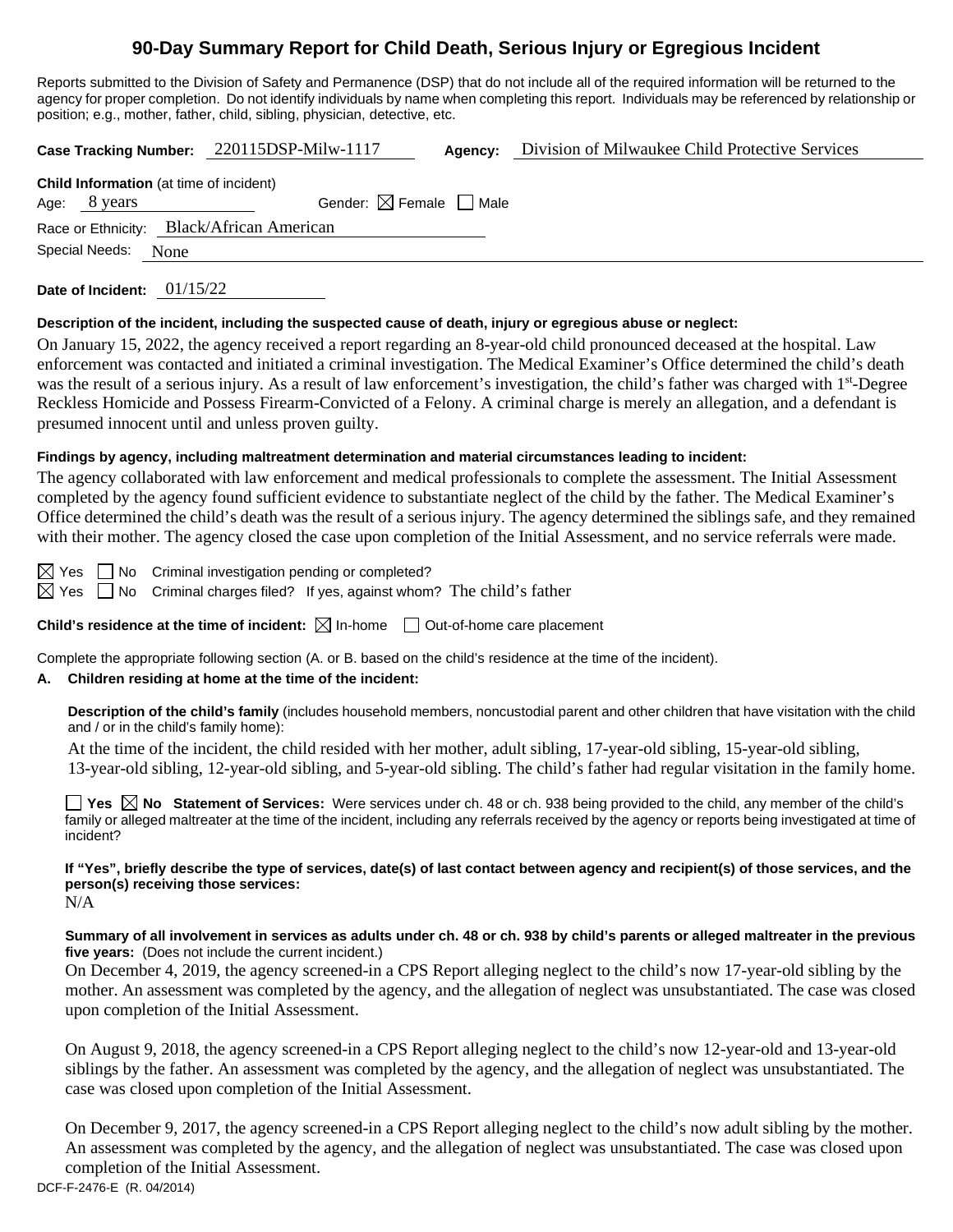On May 17, 2017, the agency screened-in a CPS Report alleging neglect to the child's now 17-year-old sibling by the mother. An assessment was completed by the agency, and the allegation of neglect was unsubstantiated. The case was closed upon completion of the Initial Assessment.

**Summary of actions taken by the agency under ch. 48, including any investigation of a report or referrals to services involving the child, any member of the child's family living in this household and the child's parents and alleged maltreater.** (Does not include the current incident.)

(Note: Screened out reports listed in this section may include only the date of the report, screening decision, and if a referral to services occurred at Access. Reports that do not constitute a reasonable suspicion of maltreatment or a reason to believe that the child is threatened with harm are not required to be screened in for an Initial Assessment, and no further action is required by the agency.)

On December 4, 2019, the agency screened-in a CPS Report alleging neglect to the child's now 17-year-old sibling by the mother. An assessment was completed by the agency, and the allegation of neglect was unsubstantiated. The case was closed upon completion of the Initial Assessment.

On December 3, 2019, the agency screened-out a CPS Report.

On November 15, 2019, the agency screened-out a CPS Report.

On November 7, 2019, the agency screened-out a CPS Report.

On August 9, 2018, the agency screened-in a CPS Report alleging neglect to the child's now 12-year-old and 13-year-old siblings by the father. An assessment was completed by the agency, and the allegation of neglect was unsubstantiated. The case was closed upon completion of the Initial Assessment.

On December 9, 2017, the agency screened-in a CPS Report alleging neglect to the child's now adult sibling by the mother. An assessment was completed by the agency, and the allegation of neglect was unsubstantiated. The case was closed upon completion of the Initial Assessment.

On October 10, 2017, the agency screened-out a CPS Report.

On September 25, 2017, the agency screened-out a CPS Report.

On May 17, 2017, the agency screened-in a CPS Report alleging neglect to the child's now 17-year-old sibling by the mother. An assessment was completed by the agency, and the allegation of neglect was unsubstantiated. The case was closed upon completion of the Initial Assessment.

On March 30, 2017, the agency screened-out a CPS Report.

On February 1, 2016, the agency screened-in a CPS Report alleging neglect to the child and child's now 14-year-old sibling by the mother. An assessment was completed by the agency, and the allegation of neglect was unsubstantiated. The case was closed upon completion of the Initial Assessment.

On January 29, 2016, the agency screened-out a CPS Report.

On April 18, 2012, the agency screened-in a CPS Report alleging neglect to the child's now adult 17-year-old, 15-year-old, 13-year-old, and 12-year-old siblings by the father. An assessment was completed by the agency, and the allegations of neglect were unsubstantiated. The case was closed upon completion of the Initial Assessment.

On May 24, 2011, the agency screened-out a CPS Report.

On May 10, 2011, the agency screened-in a CPS Report alleging neglect to the child's now 17-year-old sibling by the mother and father. An assessment was completed by the agency, and the allegation of neglect was unsubstantiated. The case was closed upon completion of the Initial Assessment.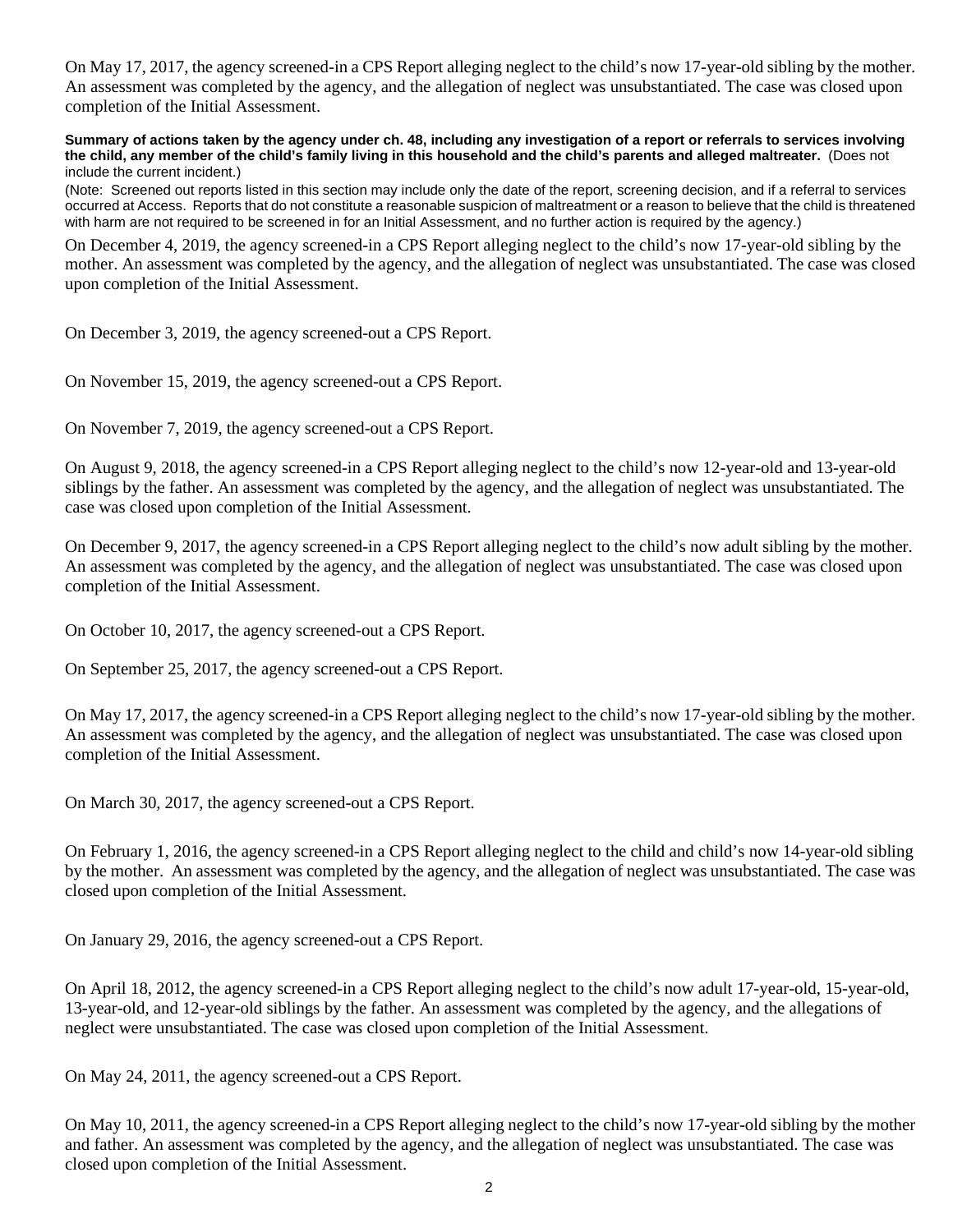On June 8, 2010, the agency screened-in a CPS Report alleging neglect to the child's now adult sibling and 17-year-old siblings by the mother and father. An assessment was completed by the agency, and the allegations of neglect were unsubstantiated. The case was closed upon completion of the Initial Assessment.

On June 14, 2005, the agency screened-in a CPS Report alleging physical abuse the child's now adult sibling by the mother and neglect to the child's now adult sibling and 17-year-old siblings by the mother and father. An assessment was completed by the agency, and the allegations of neglect and physical abuse were unsubstantiated. The case was closed upon completion of the Initial Assessment.

On January 5, 2005, the agency screened-out a CPS Report.

On September 28, 2004, the agency screened-in a CPS Report alleging neglect to the child's now 17-year-old sibling by the mother. An assessment was completed by the agency, and the allegation of neglect was substantiated. The case was closed upon completion of the Initial Assessment.

**Summary of any investigation involving the child, any member of the child's family and alleged maltreater conducted under ch. 48 and any services provided to the child and child's family since the date of the incident:**

The agency collaborated with law enforcement and medical professionals to complete the assessment. The Initial Assessment completed by the agency found sufficient evidence to substantiate neglect of the child by the father. The Medical Examiner's Office determined the child's death was the result of a serious injury. The agency determined the siblings safe, and they remained with their mother. The agency closed the case upon completion of the Initial Assessment and no service referrals were made.

## **B. Children residing in out-of-home care (OHC) placement at time of incident:**

## **Description of the OHC placement and basis for decision to place child there:** N/A

# **Description of all other persons residing in the OHC placement home:**

N/A

**Licensing history:** Including type of license, duration of license, summary of any violations by licensee or an employee of licensee or other actions that constitute a substantial failure to protect and promote the welfare of a child. N/A

| Summary of any actions taken by agency in response to the incident: (Check all that apply.) |                                                      |  |                                                   |  |  |
|---------------------------------------------------------------------------------------------|------------------------------------------------------|--|---------------------------------------------------|--|--|
| $\boxtimes$                                                                                 | Screening of Access report                           |  | Attempted or successful reunification             |  |  |
|                                                                                             | Protective plan implemented                          |  | Referral to services                              |  |  |
| $\mathbb N$                                                                                 | Initial assessment conducted                         |  | <b>Transportation assistance</b>                  |  |  |
|                                                                                             | Safety plan implemented                              |  | Collaboration with law enforcement                |  |  |
|                                                                                             | Temporary physical custody of child                  |  | Collaboration with medical professionals          |  |  |
|                                                                                             | Petitioned for court order / CHIPS (child in need of |  | Supervised visitation                             |  |  |
|                                                                                             | protection or services)                              |  | Case remains open for services                    |  |  |
|                                                                                             | Placement into foster home                           |  | Case closed by agency                             |  |  |
|                                                                                             | <b>Placement with relatives</b>                      |  | Initiated efforts to address or enhance community |  |  |
|                                                                                             | Ongoing Services case management                     |  | collaboration on CA/N cases                       |  |  |
|                                                                                             |                                                      |  | Other (describe):                                 |  |  |

# **FOR DSP COMPLETION IF RECORD OR ON-SITE REVIEW WAS UNDERTAKEN:**

**Summary of policy or practice changes to address issues identified based on the record or on-site review of the incident:** N/A

**Recommendations for further changes in policies, practices, rules or statutes needed to address identified issues based on the record or on-site review:**

N/A